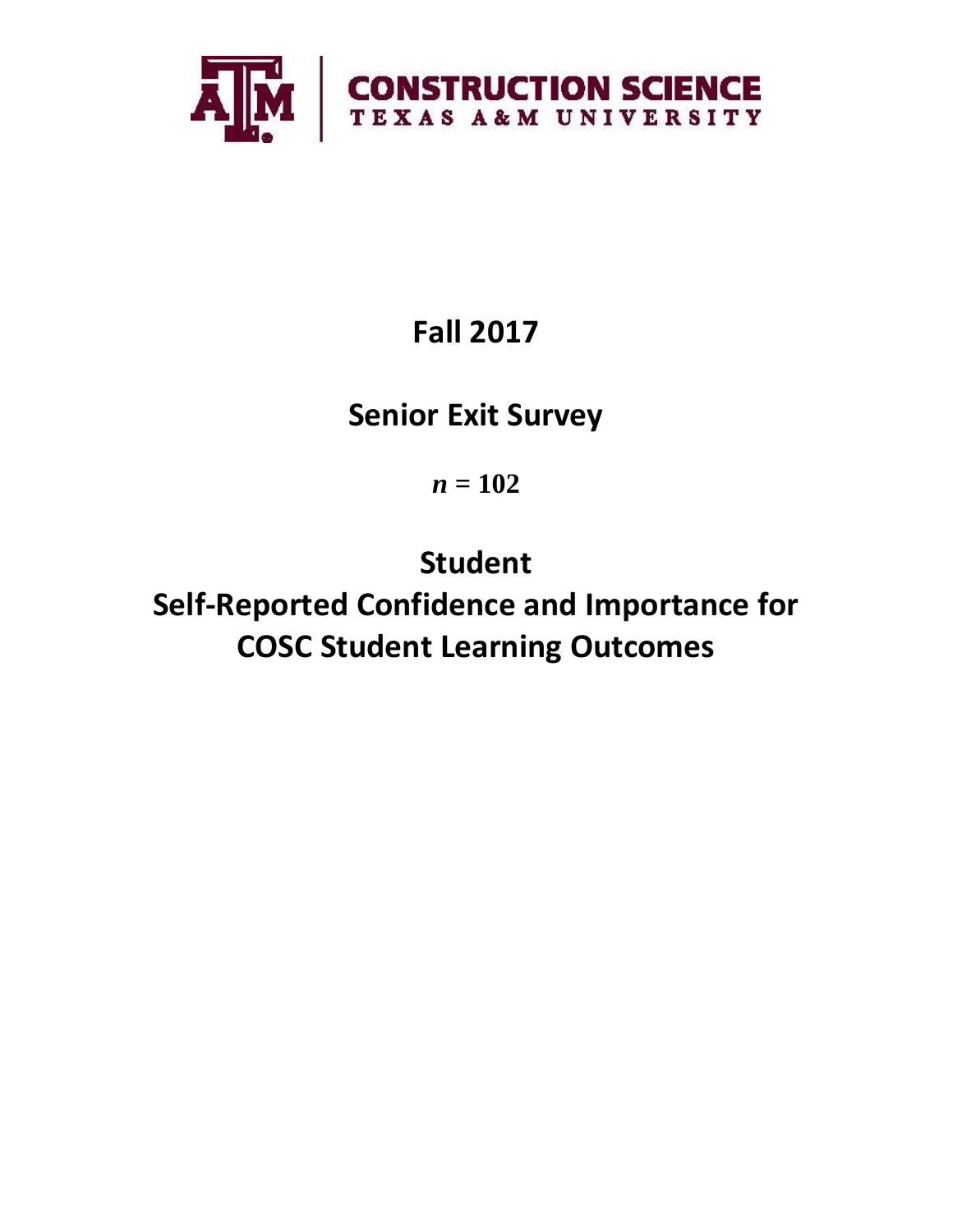## **Student Learning Outcomes**

 Students' confidence in their ability to apply the Student Learning Outcomes (SLOs) **[\(Table 1\)](#page-2-0)**

*(Frequency counts for individual SLOs may be found in Table 33)*

- o Students indicated they were **"Very Confident"** in their ability to analyze professional decisions based upon ethical principles
- o Students' indicated they were **"Confident"** in their ability to apply 18 of the SLOs
	- Top three SLOs students indicated they were **"Confident"** applying
		- 1. *"Create written communications appropriate to the construction discipline"*
		- 2. *"Apply construction management skills as a member of a multidisciplinary team"*
		- 3. *"Create oral communications appropriate to the construction industry"*
- o *"*Students' indicated they were only **"Somewhat Confident"** in their ability to *"create construction project schedules."*
- Students' perception of the importance of the Student Learning Outcomes (SLOs) in their future careers **[\(Table 2\)](#page-3-0)**

*(Frequency counts for individual SLOs may be found in Table 34)*

- o **15 of the 20** SLOs students indicated would be **"Very Important"** in their future careers
	- The top three SLOs student perceived as **"Very Important"**
		- 1. *"Create oral communications appropriate to the construction Industry"*
		- 2. *"Create written communications appropriate to the construction discipline"*
		- 3. *"Analyze construction documents for planning and management of construction processes"*
- o **Five** SLOs were perceived as being only **"Important"** to students' future careers
	- 1. *"Create a construction project safety plan"*
	- 2. *"Understand the basic principles of mechanical, electrical, and piping systems"*
	- 3. *"Understand the basic principles of sustainable construction"*
	- 4. *"Understand the basic principles of structural behavior"*
	- 5. *"Apply basic surveying techniques for construction layout and c*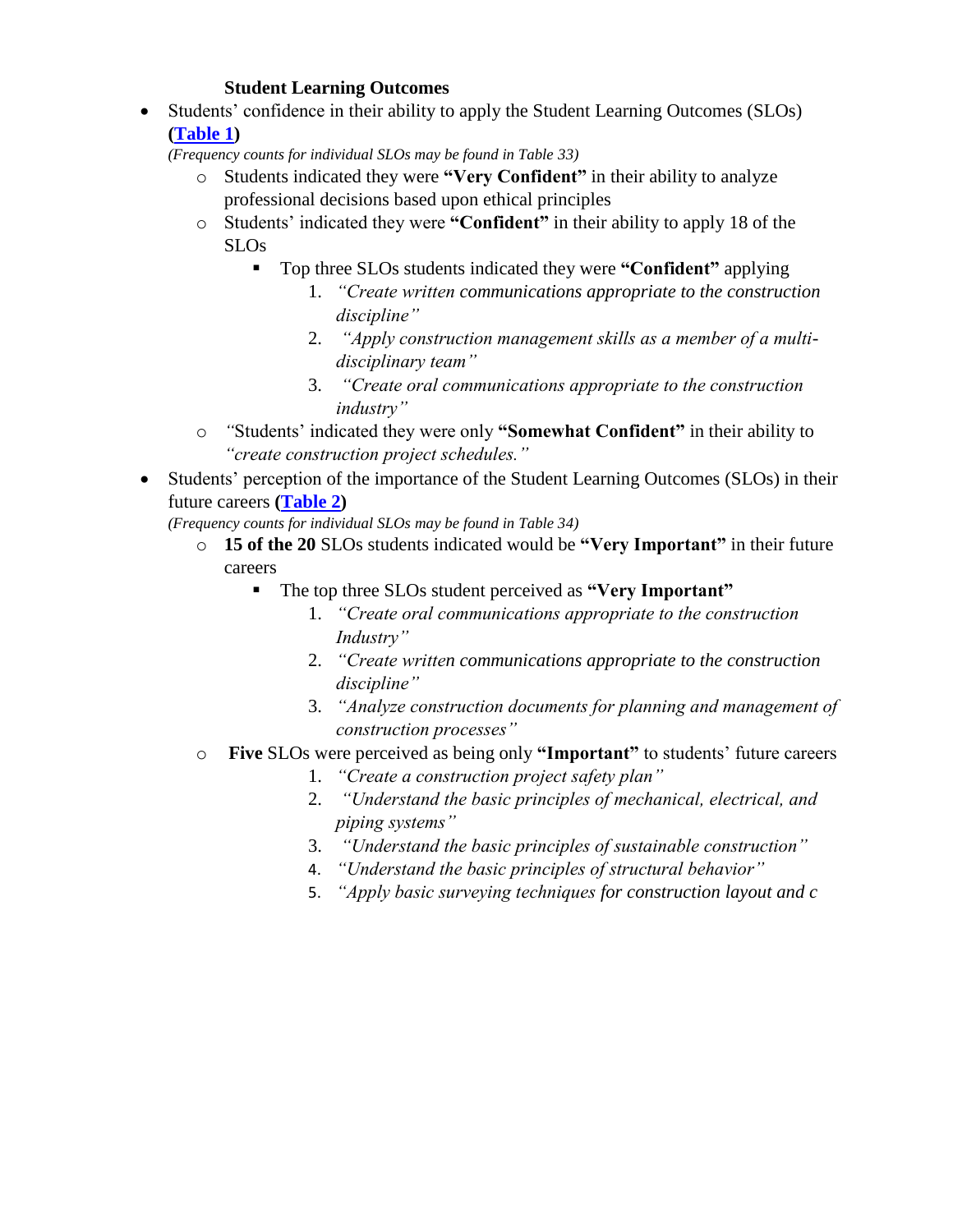## <span id="page-2-0"></span>**Table 1. Fall 2017: Mean Score of Students' Response to the Question: "As a result of your COSC degree program, how confident do you feel in your ability to:"**

| <b>SLO</b><br>#                                                                                                                                                                                                                                       | <b>Student Learning Outcome</b>                                                                                                                                 | $\boldsymbol{n}$ | $\bf M$ | SD  | <b>Confidence</b>     |  |  |
|-------------------------------------------------------------------------------------------------------------------------------------------------------------------------------------------------------------------------------------------------------|-----------------------------------------------------------------------------------------------------------------------------------------------------------------|------------------|---------|-----|-----------------------|--|--|
| 6.                                                                                                                                                                                                                                                    | Analyze professional decisions based upon ethical<br>principles                                                                                                 | 102              | 3.41    | .67 | Very<br>Confident     |  |  |
| 1.                                                                                                                                                                                                                                                    | Create written communications appropriate to the<br>construction discipline                                                                                     | 102              | 3.38    | .68 | Confident             |  |  |
| 9.                                                                                                                                                                                                                                                    | Apply construction management skills as a member of a<br>102<br>multi-disciplinary team                                                                         |                  | 3.35    | .64 | Confident             |  |  |
| 2.                                                                                                                                                                                                                                                    | Create oral communications appropriate to the<br>construction industry                                                                                          | 101              | 3.34    | .65 | Confident             |  |  |
| 7.                                                                                                                                                                                                                                                    | Analyze construction documents for planning and<br>management of construction processes                                                                         | 102              | 3.29    | .74 | Confident             |  |  |
| 8.                                                                                                                                                                                                                                                    | Analyze methods, materials, and equipment used to<br>construct projects                                                                                         | 102              | 3.29    | .68 | Confident             |  |  |
| 10.                                                                                                                                                                                                                                                   | Apply electronic-based technology to manage the<br>construction process                                                                                         | 100              | 3.21    | .81 | Confident             |  |  |
| 15.                                                                                                                                                                                                                                                   | Understand construction quality assurance and control                                                                                                           | 102              | 3.17    | .76 | Confident             |  |  |
| 16.                                                                                                                                                                                                                                                   | Understand construction project control processes                                                                                                               | 102              | 3.16    | .63 | Confident             |  |  |
| 12.                                                                                                                                                                                                                                                   | Understand different methods of project delivery and the<br>roles and responsibilities of all constituencies involved<br>in the design and construction process |                  | 3.10    | .67 | Confident             |  |  |
| 13.                                                                                                                                                                                                                                                   | Understand construction risk management                                                                                                                         |                  | 3.13    | .66 | Confident             |  |  |
| 14.                                                                                                                                                                                                                                                   | Understand construction accounting and cost control                                                                                                             | 102              | 3.02    | .70 | Confident             |  |  |
| 18.                                                                                                                                                                                                                                                   | Understand the basic principles of sustainable<br>construction                                                                                                  | 102              | 2.99    | .68 | Confident             |  |  |
| 17.                                                                                                                                                                                                                                                   | Understand the legal implications of contract, common,<br>and regulatory law to manage a construction project                                                   | 102              | 2.97    | .71 | Confident             |  |  |
| 20.                                                                                                                                                                                                                                                   | Understand the basic principles of mechanical, electrical<br>and piping systems                                                                                 | 102              | 2.92    | .77 | Confident             |  |  |
| 11.                                                                                                                                                                                                                                                   | Apply basic surveying techniques for construction<br>layout and control                                                                                         | 102              | 2.89    | .84 | Confident             |  |  |
| 3.                                                                                                                                                                                                                                                    | Create a construction project safety plan                                                                                                                       | 101              | 2.83    | .86 | Confident             |  |  |
| 4.                                                                                                                                                                                                                                                    | Create a construction project cost estimate                                                                                                                     |                  | 2.69    | .79 | Confident             |  |  |
| 19.                                                                                                                                                                                                                                                   | Understand the basic principles of structural behavior                                                                                                          |                  | 2.68    | .88 | Confident             |  |  |
| 5.                                                                                                                                                                                                                                                    | Create construction project schedules                                                                                                                           | 102              | 2.35    | .89 | Somewhat<br>Confident |  |  |
| Note: Very Confident = $3.51 - 4.00$ ; Confident = $2.51 - 3.50$ ; Somewhat Confident = $1.51 - 2.50$ ;<br>Not Confident = $1.00 - 1.50$<br>* Number of participants who answered "Don't Know" were excluded from calculation of Importance<br>Level. |                                                                                                                                                                 |                  |         |     |                       |  |  |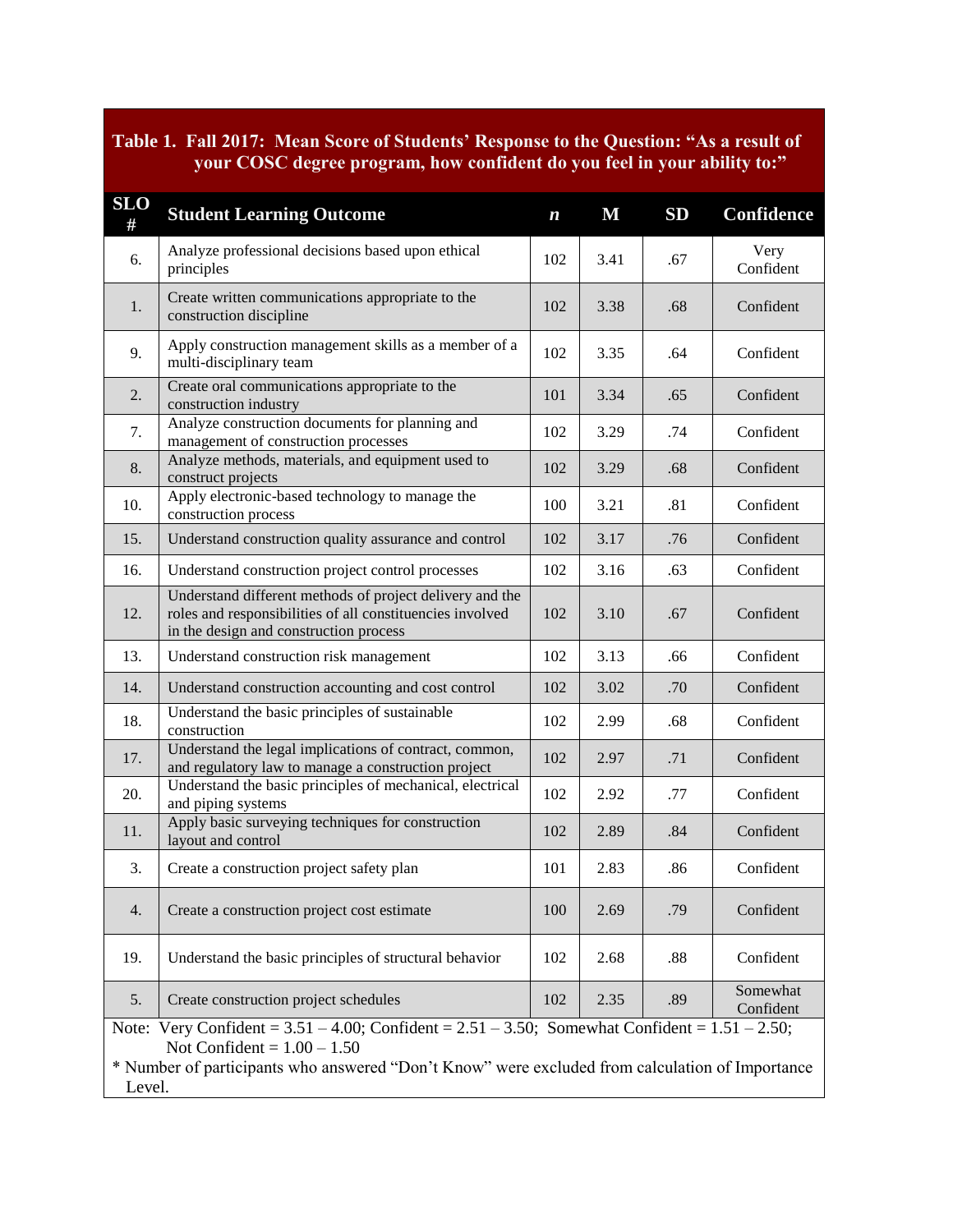## <span id="page-3-0"></span>**Table 2. Fall 2017: Mean Score of Students' Response to the Question: "How important do you believe each of the following will be in your future career?"**

| <b>SLO</b><br>#                                                                                                                             | <b>Student Learning Outcome</b>                                                                                                                                 | $\boldsymbol{n}$ | $\mathbf M$ | SD   | Importance     |  |  |
|---------------------------------------------------------------------------------------------------------------------------------------------|-----------------------------------------------------------------------------------------------------------------------------------------------------------------|------------------|-------------|------|----------------|--|--|
| 2.                                                                                                                                          | Create oral communications appropriate to the construction<br>industry                                                                                          | 102              | 3.74        | .51  | Very Important |  |  |
| 1.                                                                                                                                          | Create written communications appropriate to the<br>102<br>construction discipline                                                                              |                  | 3.73        | .51  | Very Important |  |  |
| 7.                                                                                                                                          | Analyze construction documents for planning and<br>management of construction processes                                                                         | 99               | 3.71        | .52  | Very Important |  |  |
| 9.                                                                                                                                          | Apply construction management skills as a member of a<br>multi-disciplinary team                                                                                | 102              | 3.70        | .50  | Very Important |  |  |
| 8.                                                                                                                                          | Analyze methods, materials, and equipment used to<br>construct projects                                                                                         | 102              | 3.65        | .52  | Very Important |  |  |
| 13.                                                                                                                                         | Understand construction risk management                                                                                                                         | 102              | 3.62        | .53  | Very Important |  |  |
| 15.                                                                                                                                         | Understand construction quality assurance and control                                                                                                           | 102              | 3.61        | .62  | Very Important |  |  |
| 6.                                                                                                                                          | Analyze professional decisions based upon ethical<br>principles                                                                                                 | 100              | 3.59        | .62  | Very Important |  |  |
| 16.                                                                                                                                         | Understand construction project control processes                                                                                                               |                  | 3.59        | .57  | Very Important |  |  |
| 10.                                                                                                                                         | Apply electronic-based technology to manage the<br>construction process                                                                                         |                  | 3.58        | .60  | Very Important |  |  |
| 5.                                                                                                                                          | Create construction project schedules                                                                                                                           |                  | 3.57        | .65  | Very Important |  |  |
| 4.                                                                                                                                          | Create a construction project cost estimate                                                                                                                     |                  | 3.56        | .61  | Very Important |  |  |
| 14.                                                                                                                                         | Understand construction accounting and cost control                                                                                                             |                  | 3.53        | .64  | Very Important |  |  |
| 12.                                                                                                                                         | Understand different methods of project delivery and the<br>roles and responsibilities of all constituencies involved in<br>the design and construction process |                  | 3.52        | .52  | Very Important |  |  |
| 17.                                                                                                                                         | Understand the legal implications of contract, common, and<br>regulatory law to manage a construction project                                                   |                  | 3.52        | .67  | Very Important |  |  |
| 3.                                                                                                                                          | Create a construction project safety plan                                                                                                                       |                  | 3.40        | .76  | Important      |  |  |
| 20.                                                                                                                                         | Understand the basic principles of mechanical, electrical<br>and piping systems                                                                                 |                  | 3.33        | .71  | Important      |  |  |
| 18.                                                                                                                                         | Understand the basic principles of sustainable construction                                                                                                     |                  | 3.07        | .71  | Important      |  |  |
| 19.                                                                                                                                         | Understand the basic principles of structural behavior                                                                                                          |                  | 2.79        | 1.00 | Important      |  |  |
| 11.                                                                                                                                         | Apply basic surveying techniques for construction layout<br>and control                                                                                         |                  | 2.73        | .97  | Important      |  |  |
| Very Important = $3.51 - 4.00$ ; Important = $2.51 - 3.50$ ; Somewhat Important = $1.51 - 2.50$ ; Not Important =<br>Note:<br>$1.00 - 1.50$ |                                                                                                                                                                 |                  |             |      |                |  |  |
| * Number of participants who answered "Don't Know" were excluded from calculation of Importance Level.                                      |                                                                                                                                                                 |                  |             |      |                |  |  |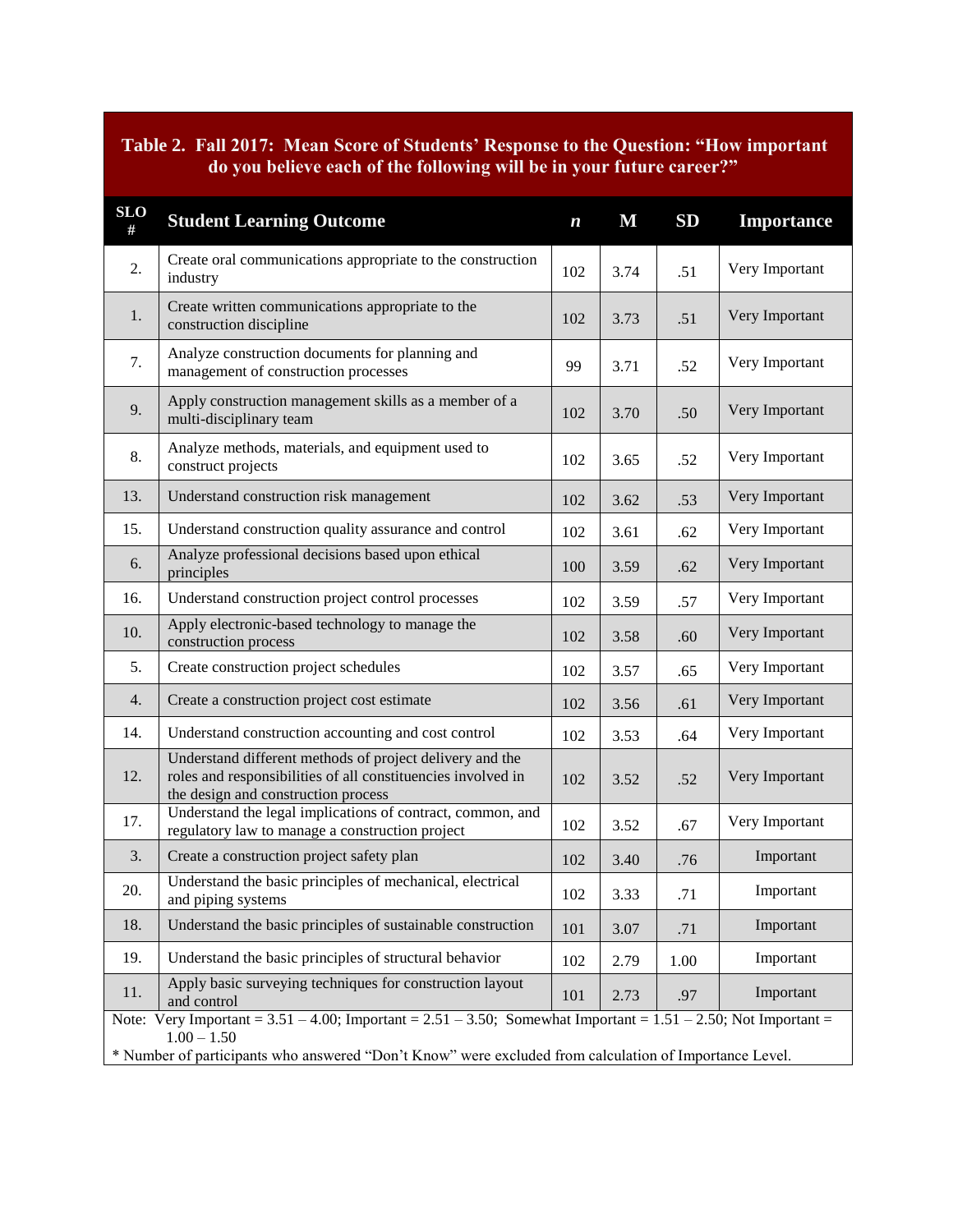## **Table 3. Fall 2017: Student Responses to the Question: "As a result of your COSC degree program, how confident do you feel in your ability to:"**

| $n = 102$                                                                                      |                                                                                                                                                                       |       |                   |           |               |                       |               |                         |      |
|------------------------------------------------------------------------------------------------|-----------------------------------------------------------------------------------------------------------------------------------------------------------------------|-------|-------------------|-----------|---------------|-----------------------|---------------|-------------------------|------|
|                                                                                                |                                                                                                                                                                       |       | Very<br>Confident | Confident |               | Somewhat<br>Confident |               | <b>Not</b><br>Confident |      |
| <b>SLO</b><br>$\#$                                                                             | <b>Student Learning</b><br><b>Outcomes</b>                                                                                                                            | $f^a$ | $\frac{0}{0}$     | $f^a$     | $\frac{0}{0}$ | $f^a$                 | $\frac{0}{0}$ | $\boldsymbol{f}^a$      | %    |
| 6.                                                                                             | Analyze professional decisions based<br>upon ethical principles                                                                                                       | 51    | 50.0              | 43        | 42.2          | 7                     | 6.9           | $\mathbf{1}$            | 1.0  |
| 1.                                                                                             | Create written communications<br>appropriate to the construction<br>discipline                                                                                        | 49    | 48.0              | 44        | 43.1          | 8                     | 7.8           | $\mathbf{1}$            | 1.0  |
| 7.                                                                                             | Analyze construction documents for<br>planning and management of<br>construction processes                                                                            | 45    | 44.1              | 44        | 43.1          | 11                    | 10.8          | $\overline{2}$          | 2.0  |
| 9.                                                                                             | Apply construction management skills<br>as a member of a multi-disciplinary<br>team                                                                                   | 44    | 43.1              | 51        | 50.0          | 6                     | 5.9           | $\mathbf{1}$            | 1.0  |
| 2.                                                                                             | Create oral communications<br>appropriate to the construction industry                                                                                                | 43    | 42.2              | 50        | 49.0          | 7                     | 6.9           | $\mathbf{1}$            | 1.0  |
| 8.                                                                                             | Analyze methods, materials, and<br>equipment used to construct projects                                                                                               | 43    | 42.2              | 46        | 45.1          | 13                    | 12.7          | $-$                     | $-$  |
| 10.                                                                                            | Apply electronic-based technology to<br>manage the construction process                                                                                               | 43    | 42.2              | 37        | 36.3          | 18                    | 17.6          | $\overline{2}$          | 2.0  |
| 15.                                                                                            | Understand construction quality<br>assurance and control                                                                                                              | 38    | 37.3              | 44        | 43.1          | 19                    | 18.6          | $\mathbf{1}$            | 1.0  |
| 16.                                                                                            | Understand construction project<br>control processes                                                                                                                  | 29    | 28.4              | 60        | 58.8          | 13                    | 12.7          | $-$                     |      |
| 13.                                                                                            | Understand construction risk<br>management                                                                                                                            | 29    | 28.4              | 57        | 55.9          | 16                    | 15.7          | $-$                     | $-$  |
| 12.                                                                                            | Understand different methods of<br>project delivery and the roles and<br>responsibilities of all constituencies<br>involved in the design and construction<br>process | 27    | 26.5              | 59        | 57.8          | 15                    | 14.7          | $\mathbf{1}$            | 1.0  |
| 11.                                                                                            | Apply basic surveying techniques for<br>construction layout and control                                                                                               | 27    | 26.5              | 41        | 40.2          | 30                    | 29.4          | $\overline{4}$          | 3.9  |
| 14.                                                                                            | Understand construction accounting<br>and cost control                                                                                                                | 24    | 23.5              | 58        | 56.9          | 18                    | 17.6          | $\overline{2}$          | 2.0  |
| 17.                                                                                            | Understand the legal implications of<br>contract, common, and regulatory law<br>to manage a construction project                                                      | 24    | 23.5              | 51        | 50.0          | 27                    | 26.5          |                         |      |
| 3.                                                                                             | Create a construction project safety<br>plan                                                                                                                          | 24    | 23.5              | 42        | 41.2          | 29                    | 28.4          | 6                       | 5.9  |
| 20.                                                                                            | Understand the basic principles of<br>mechanical, electrical and piping<br>systems                                                                                    | 23    | 22.5              | 51        | 50.0          | 25                    | 24.5          | 3                       | 2.9  |
| 18.                                                                                            | Understand the basic principles of<br>sustainable construction                                                                                                        | 22    | 21.6              | 58        | 56.9          | 21                    | 20.6          | $\mathbf{1}$            | 1.0  |
| 19.                                                                                            | Understand the basic principles of<br>structural behavior                                                                                                             | 16    | 15.7              | 49        | 48.0          | 25                    | 24.5          | 12                      | 11.8 |
| 4.                                                                                             | Create a construction project cost<br>estimate                                                                                                                        | 13    | 12.7              | 50        | 49.0          | 30                    | 29.4          | 7                       | 6.9  |
| 5.                                                                                             | Create construction project schedules                                                                                                                                 | 10    | 9.8               | 34        | 33.3          | 40                    | 39.2          | 18                      | 17.6 |
| Note: $\alpha$ <sup>a</sup> Frequencies may not total stated <i>n</i> because of missing data. |                                                                                                                                                                       |       |                   |           |               |                       |               |                         |      |